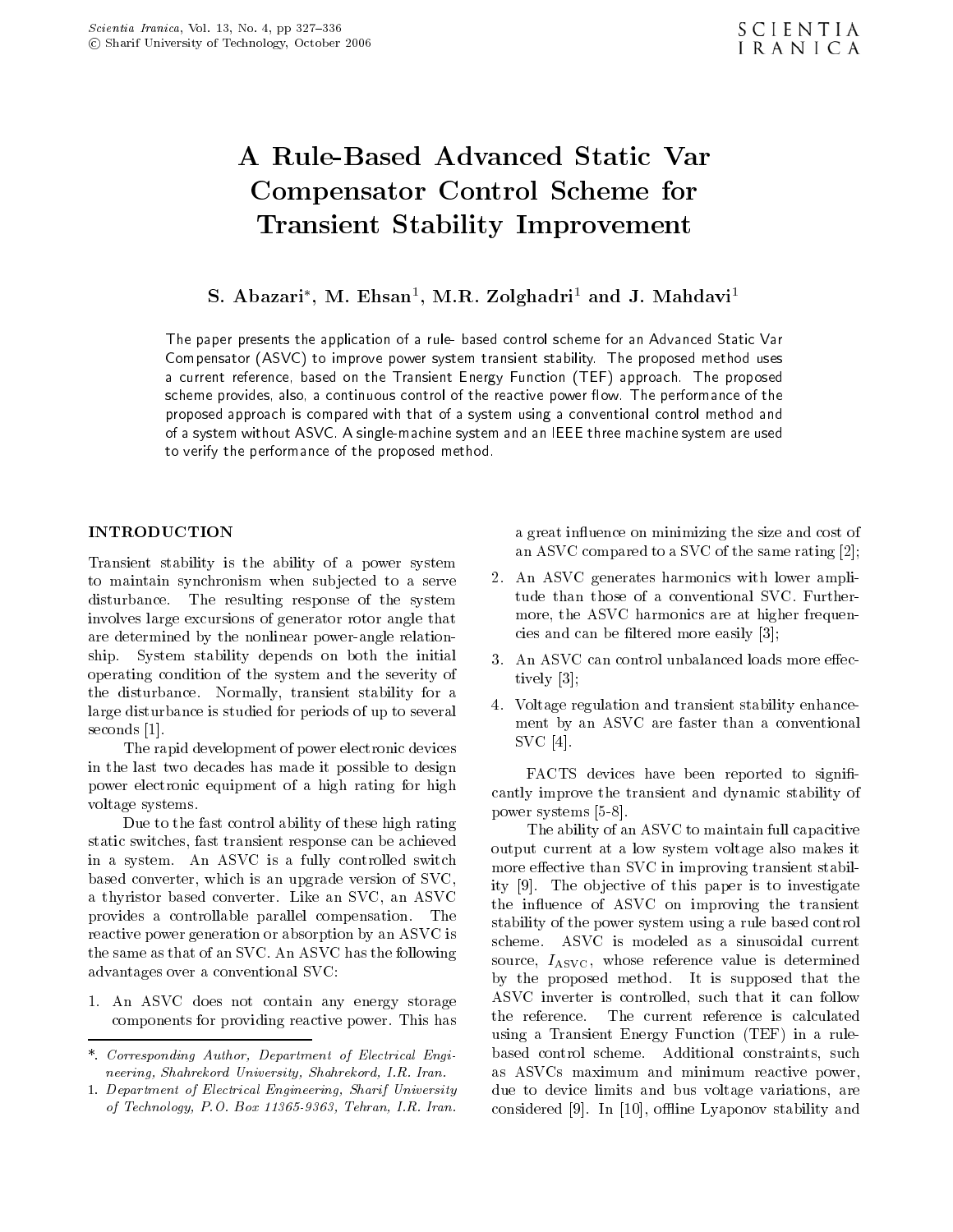<sup>a</sup> linear programming theory are used to calculate the maximum or minimum of the current reference. Here, an online rule-based control scheme is used to calculate the ASVCs current reference. In this way, a continuous control of reactive power flow is achievable. Also, in [10], linear programming is used for current reference calculation, which requires <sup>a</sup> lot of calculation. In this paper, rule-based control is used, which has low complexity and can be implemented online.

#### ADVANCED STATIC VAR COMPENSATOR ADVANCED STATIC VAR COMPENSATION OF A STATIC VALUE OF A STATIC VALUE OF A STATIC VALUE OF A STATIC VALUE OF A

Like SVC, an ASVC provides controllable parallel compensation of reactive power for a system. Basically, it consists of a GTO-based converter and a DC circuit (Figure 1). In the simplest form, the latter consists of a capacitor. ASVC ratings, limited by the switch ratings (voltage and current) and capacitor voltage, are:

- Maximum capacitive current,
- Maximum inductive current,  $\omega_{\rm c}$
- Minimum operating voltage for the inverter,
- Maximum operating voltage (inverter rating),

which are shown in the U-I plane (Figure 2).

Control of reactive power is achieved through the switching scheme of the ASVC. In this way, the system can be supplied by the constant reactive current,  $I_{\rm ASVC}$ , independent of the terminal voltage,  $U_{\rm ASVC}$ . Therefore, considering the rating of the ASVC and neglecting its current harmonics, in the control system, ASVC is modeled as <sup>a</sup> sinusoidal current source, as shown in Figure 3.

The amplitude and phase of the ASVC current are two controllable parameters of the ASVC. To work as <sup>a</sup> reactive power compensator, the phase of the current



Figure 1. ASVC power circuit.



Figure 2. ASVC and SVC operating characteristics.



Figure 3. Basic scheme of the ASVC.

is:

$$
Arg(I_{ASVC}) = Arg(U_{ASVC}) \pm 90^{\circ},\tag{1}
$$

in which Arg is the angle of a signal. 90 is selected to show that ASVC is a source of absorption or injection of reactive power.

In capacitive mode, vector  $I_{\rm ASVC}$  leads and, in inductive mode, it lags voltage vector  $\sigma_{\rm ASVC}$  by 90.

When an ASVC is connected to <sup>a</sup> transmission line, circumstances are basically similar to those of <sup>a</sup> SVC. As shown in Figure 2, the operating surface of ASVC is wider than that of SVC. In fact, ASVC can be used to compensate capacitive reactive power, as well as inductive reactive power, while, in SVC sets, it is limited by its inductive components (if any).

# EFFECT OF ASVC ON TRANSIENT **STABILITY**

ASVC application can enhance the transient stability of the system by inserting or absorbing instantaneous current to or from the system. Its capability is veried for a single machine as follows [2].

Referring to Figure 3 for  $P_1$  and  $Q_1$ , as well as  $P_2$  and  $Q_2$ , the active/reactive power entering nodes 1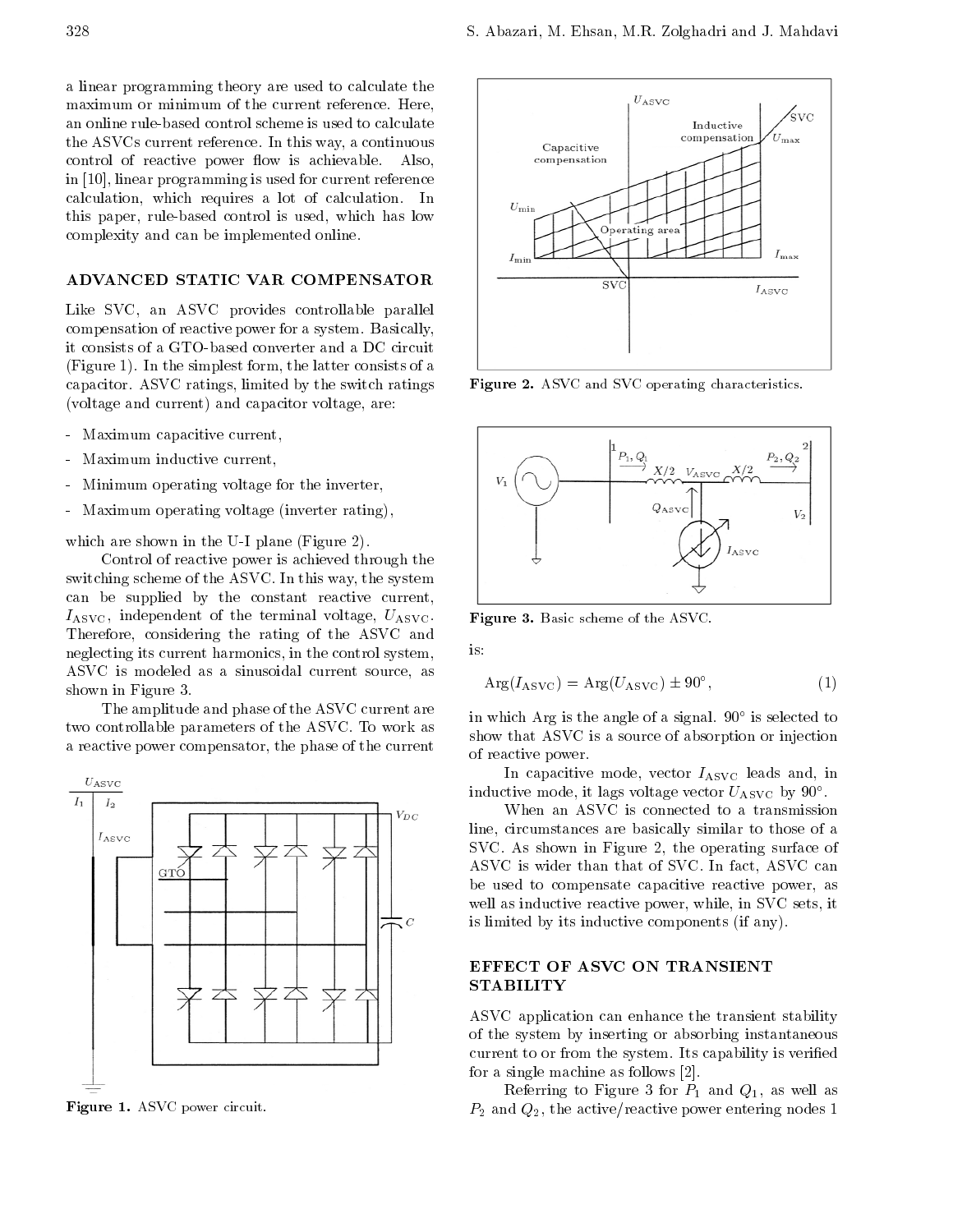and 2, respectively, satisfy:

$$
P_1 = P_2 = \frac{U_1 U_2}{X} \left[ 1 + \frac{I_{\text{ASVC}} X}{2 \sqrt{U_1^2 + U_2^2 + 2U_1 u_2 \cos \delta}} \right] \sin \delta,
$$
\n(2)

$$
Q_1 = \frac{U_1^2}{X} \quad \frac{U_1 U_2}{X} \cos \delta + \frac{I_{\text{ASVC}}}{2},\tag{3}
$$

$$
Q_2 = \frac{U_2^2}{X} + \frac{U_1 U_2}{X} \cos \delta \quad \frac{I_{\text{ASVC}}}{2},
$$
 (4) 1

$$
If U_1 = U_2 = U,
$$

$$
P_1 = P_2 = \frac{U^2}{X} \sin \delta + \frac{UI_{\text{ASVC}}}{2} \sin \frac{\delta}{2},\tag{5}
$$

where  $\delta$  is the machine rotor angle. The second term in Equation <sup>5</sup> represents the increase or decrease in  $P_{\text{max}}$ . It must be noted that  $I_{\text{ASVC}}$  in Equations 2 to <sup>5</sup> is a signed scalar, which is positive if the ASVC current is capacitive and negative if the ASVC current is inductive.  $I_{\rm ASVC}$  varies between its maximum capacitive value  $(I_{\text{max}})$  and its minimum inductive negative value  $(I_{\min})$ . It is obviously seen that when ASVC injects its maximum current into the power system  $(I_{\rm ASVC} = I_{\rm max}), P_1$  is maximized and ASVC has its most signicant contribution to transient stability improvement. On the other hand, when ASVC is in its inductive extreme,  $P_1$  has its minimum value.

Transient Energy Function (TEF) can be used to calculate the margin of stability.

#### DESCRIPTION OF THE TEF APPROACH

The Transient Energy Function (TEF) approach can be described by considering a ball rolling on the inner surface of a bowl, as depicted in Figure 4 [9]. The area



**Figure 4.** A ball rolling on the inner surface of a bowl.

sin ; rim have dierent heights. Initially, the ball is resting  $\sim$  - at the bottom of the bowl. This state is referred to as inside the bowl represents the region of stability and the area outside is the region of instability. The rim of the bowl is irregular in shape so that different points on the the State Equilibrium Point (SEP). When the injected kinetic energy is high enough, it causes the ball to go over the rim. The surface inside the bowl represents the Potential Energy Boundary Surface (PEBS) [11- 15]. Two quantities are required to determine whether the ball will enter the instability region: a) The injected initial energy and b) The height of the rim at the crossing point. The basis for the application of the TEF method for the analysis of power system stability is conceptually similar to that of a ball rolling in a bowl. If a fault occurs, the equilibrium point is disturbed and synchronous machines accelerate. The power system gains kinetic and potential energy during the fault and the system moves away from the SEP. After fault clearing, the kinetic energy, in the same manner as the ball rolling to the bowl, rolls up the potential energy surface. To avoid instability, the extra kinetic energy must be absorbed by the system to reach <sup>a</sup> new equilibrium point. This depends on the potential energy absorbing capability of the post disturbance system. By using an ASVC through the injection or absorption of reactive current, the transient energy margin increases.

Figure 5 shows the effect of ASVC to improve the transient stability using a bang bang control [2].

## TEF FOR A MULTI MACHINE ASVC EQUIPPED SYSTEM

Swing equations for <sup>a</sup> multi-machine system canbe explained as the following equations [1]:

$$
\dot{\delta}_i = \omega_i \qquad i = 1, 2, \cdots, n,\tag{6}
$$

$$
M_i \dot{\omega}_i = P_i \quad D_i \quad \omega_i \quad P_{ei} \qquad i = 1, 2, \cdots, n, \tag{7}
$$



Figure 5. ASVC effect on transient stability.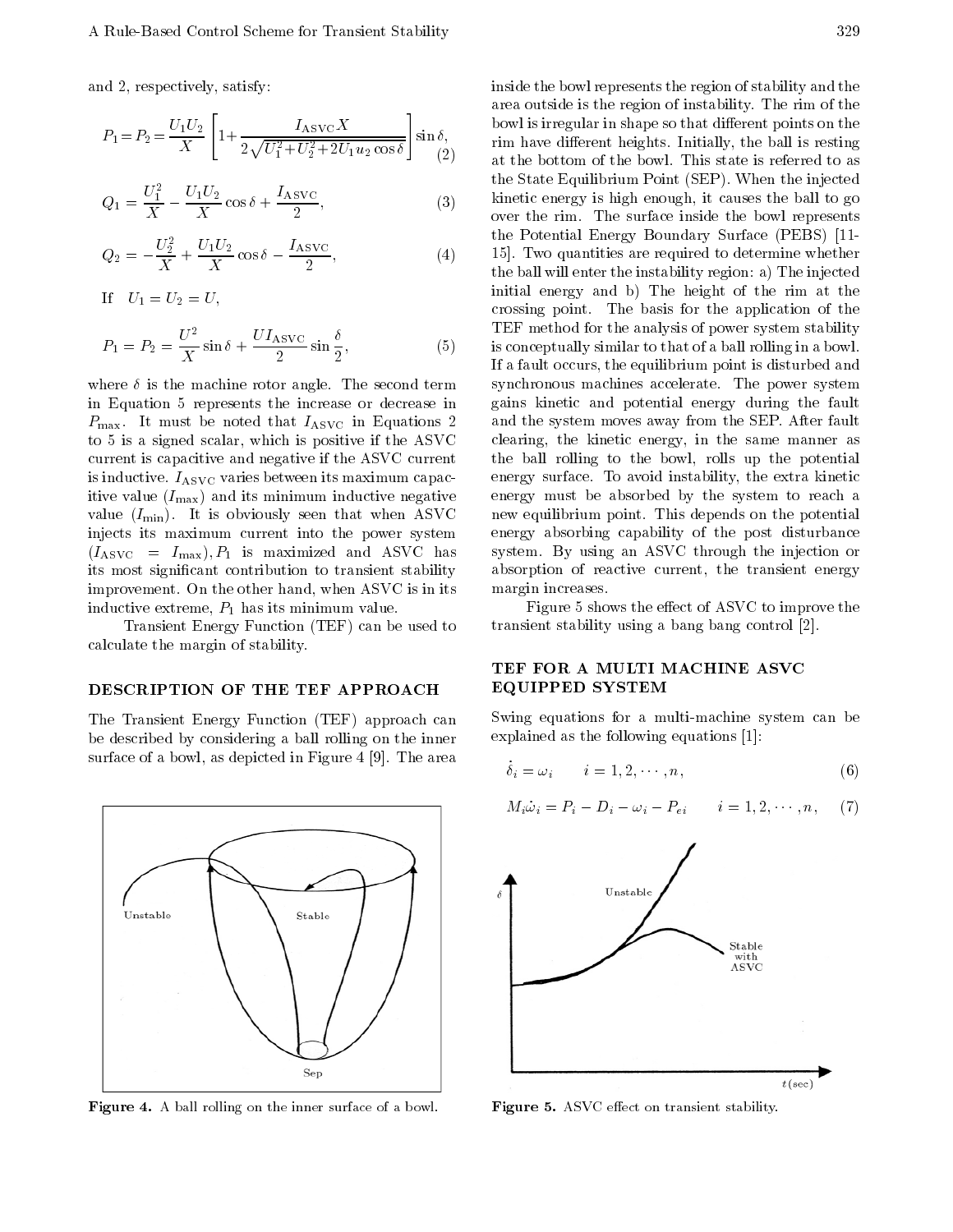where  $M_{\rm eff}$  is the inertial matrix of inertial matrix of inertial matrix of inertial matrix of inertial matrix of inertial matrix of inertial matrix of inertial matrix of inertial matrix of inertial matrix of inertial and Di and Pei are the damping factor and electrical distribution of the damping factor and electrical distribu power of the ith machine, respectively. In addition,  $\mathbb{P}$  is assumed to be positive. Pi is the net transferred transferred to  $\mathbb{E}$  if  $\mathbb{U}$ power, which is considered as a constant and has two terms:

$$
P_i = P_{mi} \t E_i^2 G_{ii}, \t\t(8)
$$

Pmi is the mechanical input power at the ith machine. Electric load in the ith node is considered as a constant impedance (Gii). Eii is the constant voltage behind the direct axis transient reactance of the ith machine. Node  $n+1$  is the reference node, i.e.,  $E_{n+1} = 1, \delta_{n+1} =$ 0. Electric power, Pet , is in the contract of the contract of the contract of the contract of the contract of

$$
P_{ei} = \sum_{j=1, j \neq i}^{n+1} E_i E_j (B_{ij} \sin \delta_{ij} + G_{ij} \cos \delta_{ij}), \qquad (9) \qquad \frac{\text{tl}}{\text{v}}
$$

Gij and Bij represent the transfer real and imaginary part of admittance between nodes  $i$  and  $j$ .

Pre-fault and post-fault systems equations differ in <sup>G</sup>'s and <sup>B</sup>'s, due to the variation in the network topology.

Adding  $k$ , ASVC sets introduce  $k$  additional nodes. In this case, the power equation will be modied to the form presented by the following equation:

$$
P_{ei} = \sum_{j=1, j \neq i}^{n+1} E_i E_j (B_{ij} \sin \delta_{ij} + G_{ij} \cos \delta_{ij}
$$
\n
$$
+ \sum_{j=1}^{n+{\rm NAVC}} E_j B_{ij} \sin(\delta_{ij} - \phi_{j{\rm ASVC}}), \qquad (10)
$$

where  $\phi$  is angle of voltage ASVC. TEF has two potential and kinetic components. For the system with ASVC, TEF is presented by the following equation:

$$
V(\delta, \omega) = V_{\rm PE}(\delta, U_{\rm ASVC}, \varphi_{\rm ASVC}) + V_{\rm KE}(\omega), \qquad (11)
$$

where  $V_{\text{PE}}$  is the potential energy and  $V_{\text{KE}}$  is the kinetic energy.

Since ASVC is blocked during the fault time; system equations during the fault are those presented in Equation 9. The TEF at post fault time can be written as:

$$
V_{PE}(\delta, U_{ASVC}, \varphi_{ASVC}) = \sum_{i=1}^{n} P_{mi}(\delta_i - \delta_i^e)
$$

$$
\sum_{i=1}^{n} \sum_{j=n+1}^{n+nASVC} |E_i| U_{jASVC} B_{ij} [\cos(\delta_i - \varphi_{jASVC})
$$

$$
\cos(\delta_i^e - \varphi_{jASVC}^e)]
$$

$$
\sum_{i=1}^{n} \sum_{j=n+1}^{n} C_{ij} (\cos(\delta_{ij} - \cos(\delta_{ij}^e))), \qquad (12)
$$

 $\cdot$  if  $\cdot$  if  $\cdot$ 

$$
C_{ij} = |E_i||E_j|B_{ij}, \qquad V_{KE}(\omega) = \sum_{i=1}^{n} M_i \omega_i^2.
$$
 (13)

The notation, e, shows the equilibrium point. At the instability limit of the power system,  $V(\delta,\omega)$  has its maximum permissible value. When the energy function exceeds this limit, the system becomes unstable. Therefore, the stability region of the power system is determined by:

$$
V(\delta, \omega) \le V_c,\tag{14}
$$

where Vc is the energy function value at the energy function value at the Unstable United States at the United States of the United States and United States and United States and United States and United States and United Equilibrium Point (UEP).

The control strategy to improve the stability of the system must keep the energy function below the value given by Relation 14, in order to keep the state space tra jectory within the stability region. The proposed control system must try to keep the energy function as close as possible to the minimum value (i.e. zero), in such a way that a trajectory of the system becomes closer to the stable point. In the other words, to improve system stability, the energy function must be minimized as much as possible. In order to reach <sup>a</sup> minimum energy function, the time derivation of  $V(\delta,\omega)$  can be kept as negative as possible. On the other hand, this is the sufficient condition for Lyapunov stability. In order to match the overall Lyapunov criterion for stability, the derivation can be calculated as:

$$
\frac{dV}{dt} = \frac{\partial V}{\partial \delta} \cdot \dot{\delta} + \frac{\partial V}{\partial \omega} \cdot \dot{\omega} + \frac{\partial V}{\partial U_{\text{ASVC}}} \cdot \dot{U}_{\text{ASVC}} + \frac{\partial V}{\partial \varphi_{\text{ASVC}}} \cdot \dot{\varphi}_{\text{ASVC}},\tag{15}
$$

$$
\frac{\partial V}{\partial \omega_i} = \sum_{i=1}^n M_i \omega_i,\tag{16}
$$

$$
\frac{\partial V}{\partial \delta_i} = \sum_{j=i+1}^n P_{mi} + C_{ij} \sin \delta_{ij}
$$

$$
+\sum_{i=1}^{n} \sum_{j=n+1}^{n+nsyc} |E_i| B_{ij} \sin(\delta_i - \varphi_{jASVC}), \qquad (17)
$$

$$
\frac{\partial V}{\partial U_{jASVC}} = \sum_{i=1}^{n} \sum_{j=n+1}^{n+nASVC} |E_i| B_{ij} [\cos(\delta_i - \varphi_{jASVC})
$$

$$
\cos(\delta_i^e - \varphi_{jASVC}^e)],
$$

$$
(18)
$$

$$
\frac{\partial V}{\partial \varphi_{jASVC}} = \sum_{i=1}^{n} \sum_{j=n+1}^{n+nASVC} |E_i| B_{ij} V_{jASVC} [\sin(\delta_i \quad \varphi_{jASVC})
$$

$$
\sin(\delta_i^e \quad \varphi_{j\,\text{ASVC}}^e)].\tag{19}
$$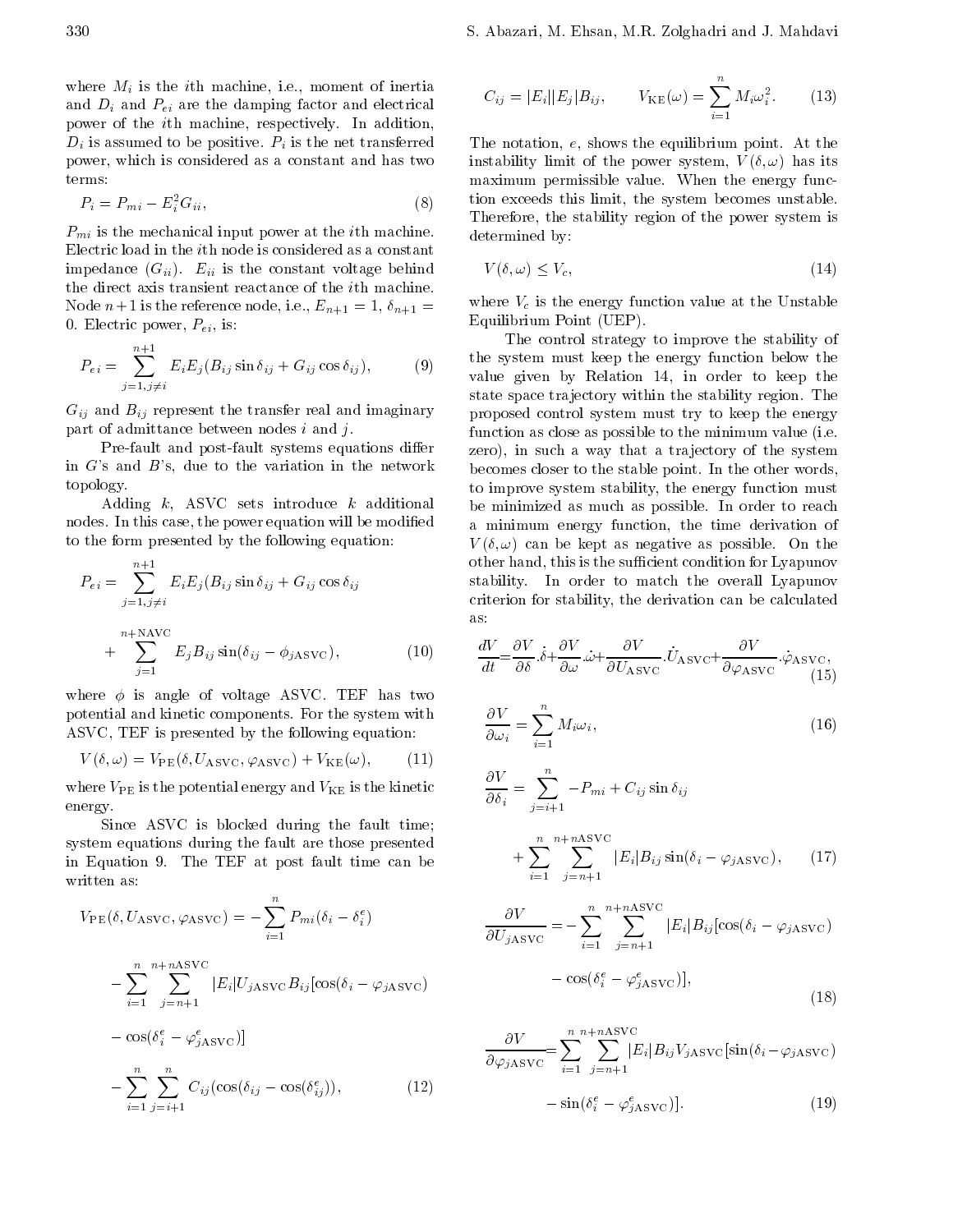

Figure 6. Configuration of the proposed controller plane.

From Equations <sup>7</sup> and <sup>12</sup> to 18, the following is obtained:

$$
\dot{V}(\delta,\omega) = \sum_{i=1}^{n} D_i \omega_i^2 \sum_{i=1}^{n} \sum_{j=n+1}^{n+{\rm nASVC}} |E_i| B_{ij}
$$
\n
$$
\cdot [\cos(\delta_i - \varphi_{jASVC}) \cos(\delta_i^e - \varphi_{jASVC}^e)] \dot{U}_{ASVC}
$$
\n
$$
+ \sum_{i=1}^{n} \sum_{j=n+1}^{n+{\rm nASVC}} |E_i| B_{ij} U_{jASVC} [\sin(\delta_i - \varphi_{jASVC}) \sin(\delta_i^e - \varphi_{jASVC}^e)] \dot{\varphi}_{ASVC}.
$$
\n(20)

If  $V(\delta, \omega) < 0$ , trajectories of the system will move towards the stability region. By linearizing Equation 16 about the operating point and neglecting machine damping, one will have:

$$
\sum_{i=1}^{n} \sum_{j=n+1}^{n+n\textrm{ASVC}} |E_i| B_{ij}(U_{j\textrm{ASVC}} U_{j\textrm{ASVC}}) \begin{bmatrix} \cos(\delta_i \varphi_{j\textrm{ASVC}}) & \epsilon \\ \cos(\delta_i^e \varphi_{j\textrm{ASVC}}^e) \end{bmatrix} + \sum_{i=1}^{n} \sum_{j=n+1}^{n+n\textrm{ASVC}} |E_i| B_{ij} U_{j\textrm{ASVC}} \begin{bmatrix} 1 & \epsilon \\ \epsilon_i^e \end{bmatrix}
$$

$$
\sin(\delta_i - \varphi_{iASVCo})(\varphi_{iASVC} - \varphi_{iASVCo}) > 0, \qquad (21)
$$

j=n+1

where *o* represents the operating point index. Referring to the equations above, the absorption or rejection of the current can be controlled to agree with Inequality 21.

### DETERMINATION OF CONTROL RULES

Configuration of the proposed rule-based controller is shown in Figure <sup>6</sup> for <sup>a</sup> single ASVC. It can be the closest ASVC to the fault in a multi ASVC system. The proposed controller is composed of <sup>a</sup> micro-computer with  $A/D$  and  $D/A$  converters. The supplementary stabilizing signal,  $\omega$ , is calculated using the error signal of  $\omega$ , which, inserted into the ASVC, controls the loop, as shown in Figure 7. The stabilizing signal,  $u$ , is given by:

$$
u(t) = u(k) \qquad \text{for} \quad k \Delta T \le t < (k+1)\Delta T. \tag{22}
$$

In discrete form,  $u(k)$  is determined using machine states defined by  $P(k)$ , where  $P(k)$  is:

$$
P(k) = [\Delta \omega(k), \{\Delta \omega(k) \quad \Delta \omega(k-1)/\Delta T]. \tag{23}
$$

 $\tau_{\rm eff}$  from the machine is calculated by using the second The deviation of machine speed,  $\Delta\omega$  (rad/sec), is measured at every sampling time and the acceleration term at the right hand side of Equation 23. The selection of the machine is according to Lyapunov's inequality, as stated in Inequality 21. In the phase plane, the upper half phase plane represents the positive acceleration; on the contrary, the lower half plane represents negative acceleration, i.e. deceleration. In addition, the points in the right-half plane represent the speeds faster than synchronous speed while the points in the left-half plane represent the speeds slower than synchronous speed. The origin, o, is the desired equilibrium point and all the control efforts should be directed to shift machine state,  $P(k)$ , towards the origin, o, as soon as possible. The phase plane is divided into six sectors, as shown in Figure 7. The amplitude of the current reference is chosen from the normalized value of the state vector, as <sup>a</sup> percent of the maximum or minimum of



Figure 7. Six sectors in phase.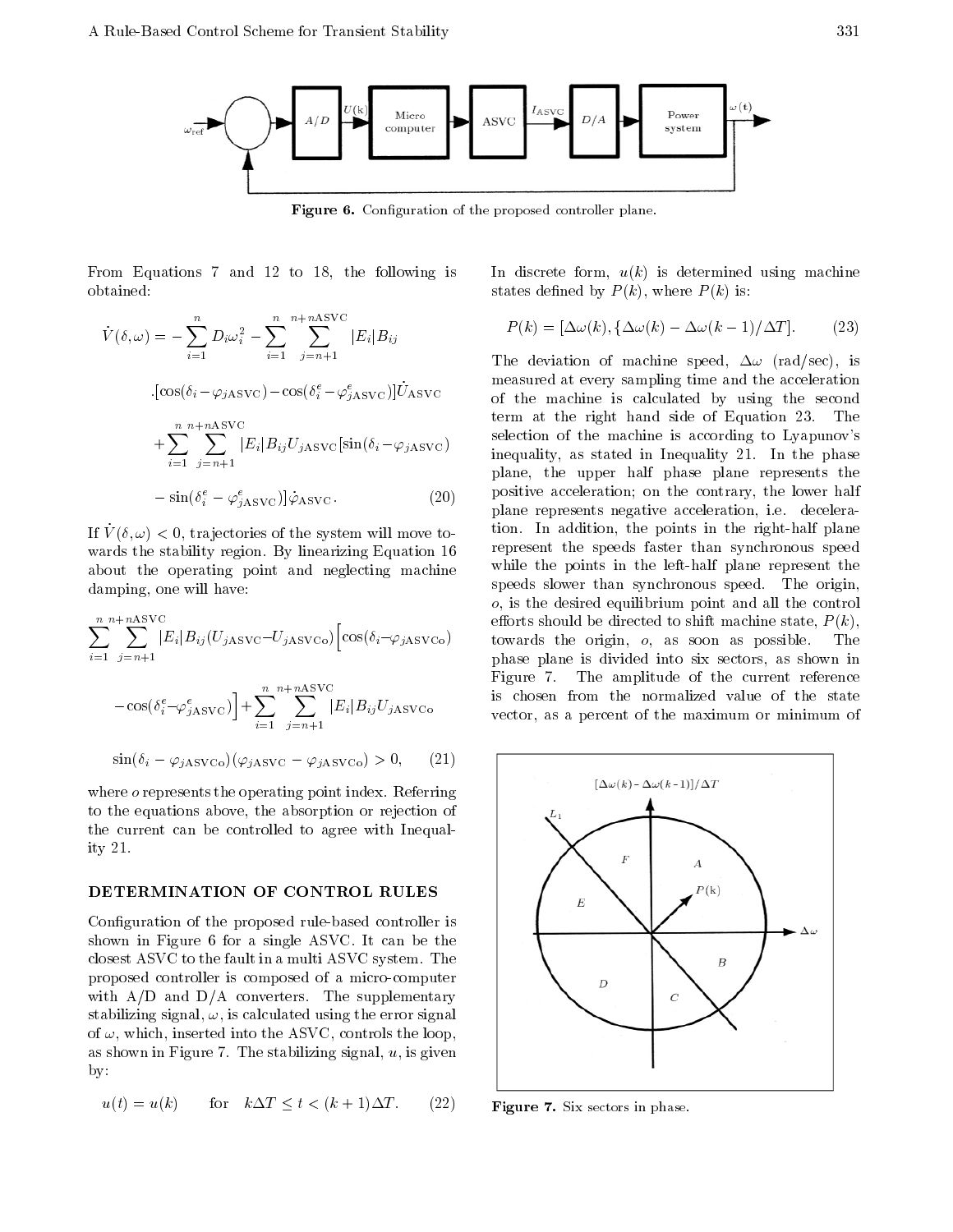the current reference calculated from the optimization problem.

In sector A, the machine speed is almost equal to the synchronous speed but has a large acceleration. Then, <sup>a</sup> strong decelerating control of the controlled machine is required. Therefore, the control signal should be positive with <sup>a</sup> large value. In this case, the maximum value of the positive optimized current is used as the maximum value of the reference current.

In sector B, speed deviation is large and the machine has <sup>a</sup> negative acceleration. Therefore, with <sup>a</sup> small negative acceleration command, the machine continues to go toward the origin. In this sector, <sup>a</sup> small positive current reference is used. In this case, the minimum value of the positive optimized current is used as the value of the reference current.

In sector C, acceleration is large and negative and the speed is near the synchronous speed. To avoid decelerating more, a positive command will be applied (a negative small current). Therefore, the minimum negative value of the optimized current will be used as the current reference.

Sectors D, E and F are complementary with sectors A, B and C, respectively. Therefore, the command is complementary to those in zones A, B and C.

The small and large values used for the rule-based controller output are the outputs of an optimization program which is processed previous to application of the rule-based controller. The theory of the method is presented in the following section.

Rotating <sup>L</sup> as the borderline of Zones B, <sup>C</sup> and E, <sup>F</sup> can change the performance of the rule-based method, but, in this study, it is considered as <sup>a</sup> 135 degree line.

# CALCULATION OF CURRENT REFERENCE

The optimized current tra jectory is calculated minimizing <sup>a</sup> cost function presented in Equation 24. Linear programming is used to minimize this cost function with equality and inequality constraints presented with Equations 25 to 36.

$$
\min \sum_{i=1}^{n} |\delta_i \quad \delta_i^e| + |\omega_i \quad \omega_i^e|,\tag{24}
$$

where  $\sigma_i^z$  and  $\omega_i^z$  are equilibrium rotor angle and  $\Box$ angular velocity, respectively.

Equation 25 is the linearized form of Equation 3 and Equation <sup>26</sup> is the linearized version of Equation 21.

$$
M_i \omega_i \quad P_i \Delta t \quad P_{ei} \Delta t = 0,
$$
  
\n
$$
i = 1, 2, \cdots, n,
$$
\n(25)

where:

$$
P_{ei} \triangleq P_{eio} + \sum_{j=1}^{nASVC} |E_i||y_{dij}| \Big[ (\cos(\theta_{ij} \quad \delta_{io} + \varphi_{jASVC}) \Delta U_{jASVC} \Big)
$$

$$
\sin(\theta_{ij} \quad \delta_{io} + \varphi_{jASVC}) U_{jASVC} \Delta \Phi_{jASVC}, \quad (26)
$$

ij and jydij <sup>j</sup> are the phase and amplitude of the elements of the post fault reduced admittance matrix.

The dimension of the admittance matrix is equal to the number of ASVCs (nASVC) plus the number of machines  $(n)$ . The admittance matrix post fault equation is expressed as follows:

$$
Y_{\text{reduce}} = \begin{bmatrix} Y & Y \\ GG & GD \\ Y & Y \\ DG & DD \end{bmatrix}, \qquad (27)
$$

$$
G G \triangleq \begin{bmatrix} y_{g11} & y_{g12} & y_{g11} & y_{g1n} \\ y_{g21} & y_{g22} & y_{g21} & y_{g2n} \\ \cdots & \cdots & \cdots & \cdots \\ y_{g11} & y_{g12} & y_{g11} & y_{g1n} \\ \vdots & \cdots & \cdots & \cdots \\ y_{g11} & y_{g12} & y_{g11} & y_{gnn} \end{bmatrix},
$$
 (28)

$$
\frac{Y}{GD} = \frac{Y^T}{DG} \triangleq
$$

**2005 - Participants and States and States and States and States and States and States and States and States and** 

$$
\begin{array}{|c|c|c|c|c|c|} \hline y_{dg11} & y_{dg12} & \cdots & y_{dg1n} \\ \hline y_{dg21} & y_{dg22} & \cdots & y_{dg2n} \\ \hline \cdots & \cdots & \cdots & y_{dgin} \\ y_{dg11} & y_{dg22} & \cdots & y_{dgin} \\ \hline \cdots & \cdots & \cdots & y_{d\,sin} \\ y_{d\,on\,ASVC1} & y_{d\,on\,ASVC2} & \cdots & y_{d\,on\,ASVCn} \end{array} \bigg|_2
$$

<sup>3</sup>

and:

$$
\frac{Y}{DD} \triangleq
$$

$$
\begin{bmatrix}\ny_{d11} + y_1 & y_{d12} & \cdots & y_{d1nASVC} \\
y_{d21} & y_{d22} + y_2 & \cdots & y_{d2nASVC} \\
\vdots & \vdots & \ddots & \vdots \\
y_{dgnASVC1} & y_{dnASVC2} & \cdots & y_{dnASVCnASVC} \\
+ y_{nASVC}\n\end{bmatrix}, (30)
$$

where  $y_1, y_2, \dots, y_{nASVC}$  can be expressed as:

$$
y_j = \frac{JQ_{jASVC}}{U_j^2}, \qquad j = 1, 2, \cdots, nASVC,
$$
  

$$
J^2 = 1.
$$
 (31)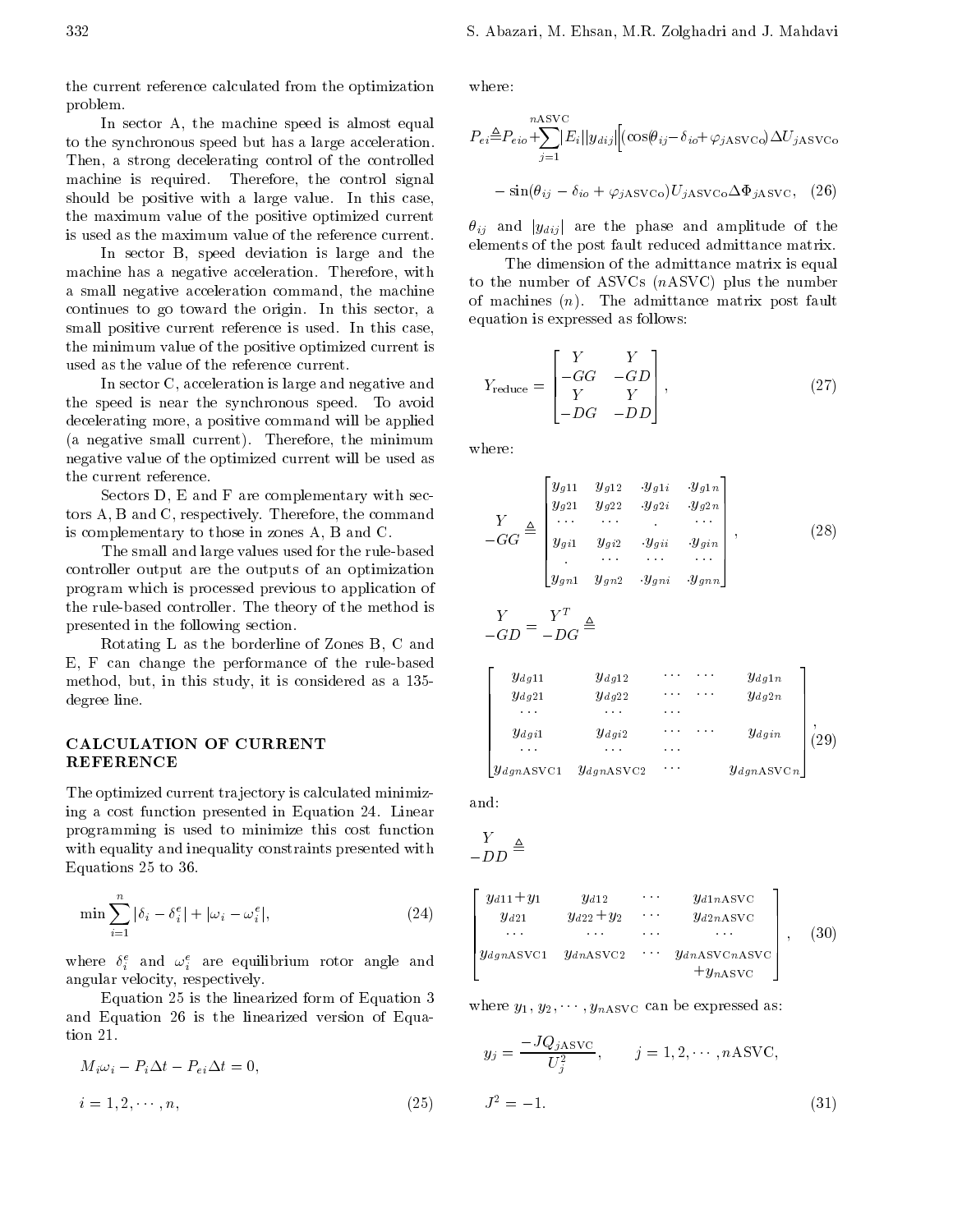In the above equation,  $Q_{jASVC}$  and  $V_j$  are the injected reactive power and bus voltage of the ASVC, respectively. Considering  $I = YV$ , one can write:

$$
\begin{bmatrix} I \\ G \\ I \\ ASVC \end{bmatrix} = \begin{bmatrix} Y & Y \\ GG & GD \\ Y & Y \\ DG & DD \end{bmatrix} \begin{bmatrix} E \\ G \\ U \\ ASVC \end{bmatrix}, \quad (32)
$$

where  $I_{\rm ASVC} = 0$ .

Due to the fact that the injected or absorbed current is modeled by admittance, therefore:

$$
\begin{array}{ccccc}\nI & Y & Y & Y & 1 & Y \\
G & G & G & D & D & D & D & G\n\end{array}\n\quad\n\begin{array}{ccccc}\nE & (33) & & \\
E & (34) & & \\
E & G & G & G & G\n\end{array}
$$

The electric power is then calculated from:

$$
P_{ei} = \text{Re}(E_i I_{gi}^*),\tag{34}
$$

where \* means conjugate. Moreover, the bus voltage of the ASVC must satisfy the following condition:

$$
U_{iL} \le U_{iASVC} \le U_{iH},\tag{35}
$$

where  $\mathcal{L}_{\text{eff}}$  and  $\mathcal{L}_{\text{eff}}$  are the lowest and highest permission sible voltages at bus  $i$ , respectively. The ASVC must also satisfy:

$$
Q_{\rm ASVC min} \le Q_{\rm ASVC} \le Q_{\rm ASVC max},
$$
  

$$
Q_{\rm ASVC} = yU_{\rm ASVC}^2.
$$
 (36)

Considering the objective function in Relation 24 and using linear programming, the amount of absorbed/injected current can be calculated at each time step of the simulation. Since the Lyaponov stability condition is taken into account during the linear programming, a tra jectory of the system will move towards the stability region.

### TYPICAL SIMULATION RESULTS

In the first case, a single machine and infinite bus is considered. The ASVC is installed in the middle of the line, as shown in Figure 8. The line and machine characteristics are shown in Tables <sup>1</sup> to 3. <sup>A</sup> threephase fault is simulated at the machine bus. - The critical clearance time without ASVC is 0.175 sec. For the system with an ASVC in the middle of the line and controlled using the proposed scheme, it is supposed

**Table 1.** Line characteristics  $(S_{base} = 300$  MVA and  $V_{\text{base}} = 400 \text{ KV}.$ 

|  | Start   End   Series Resistance   Series Reactance |       |  |
|--|----------------------------------------------------|-------|--|
|  | N N 199                                            | በ በ75 |  |
|  |                                                    | በ በ75 |  |



Figure 8. Single machine system.

Table 2. Bus data for the load flow calculations  $(S<sub>base</sub> = 300$  MVA and  $V<sub>base</sub> = 400$  KV).

| Bus   Bus Type   Voltage   $P_G$   $Q_G$   $P_L$ |     |  | $Q_L$ |
|--------------------------------------------------|-----|--|-------|
| Slack                                            |     |  |       |
| P-V                                              | 0.4 |  |       |
| P-V                                              |     |  |       |

Table 3. Machinery data  $(S<sub>base</sub> = 300 MVA)$ .

| ∡⊾  | --                                         |  |
|-----|--------------------------------------------|--|
| 21C | $\sim$ $-$<br>- 7122<br>◡<br>. .<br>$\sim$ |  |

that the clearance time of the fault breaker is 0.18 sec. Simulated rotor angle and angular velocity are shown in Figures 9 and 10, respectively. From Figures 9 and 10, one can see that the proposed control scheme of the ASVC can increase the critical time and avoid system instability.

In the second case, an IEEE 9-bus system is used



Figure 9. The rotor angle: a) Without control, b) ASVC with conventional bang-bang strategy and c) ASVC with the proposed control strategy.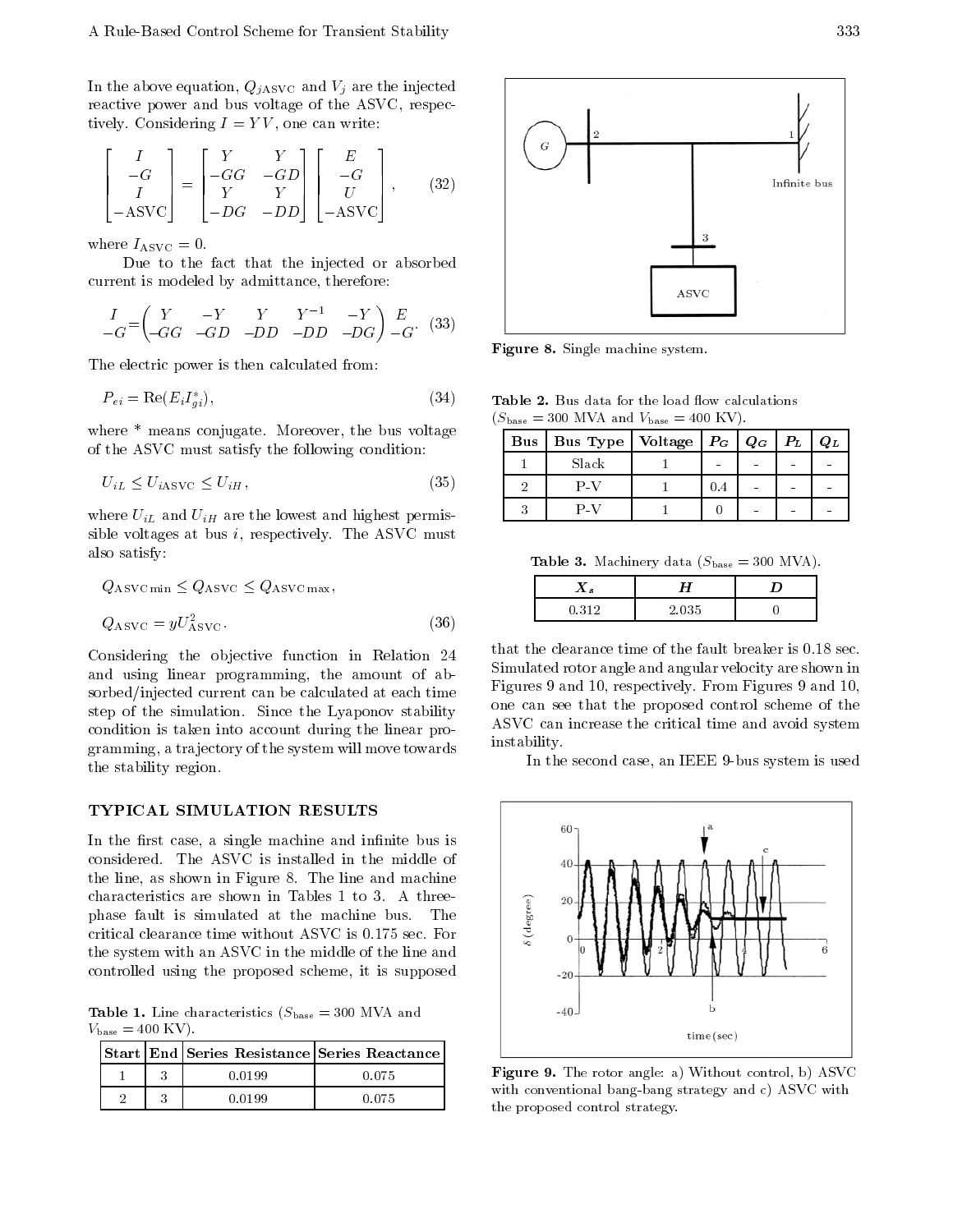

Figure 10. The angular velocity: a) Without control; b) ASVC with conventional bang-bang strategy and c) ASVC with the proposed control strategy.

Table 4. Characteristics of a three-machine system  $(S<sub>base</sub> = 100 MVA).$ 

| Start      | End | <b>Series</b> | <b>Series</b> | Half   |
|------------|-----|---------------|---------------|--------|
| <b>Bus</b> | Bus | Resistance    | Reactance     | Admit. |
| 2          | 7   | 0             | 0.0625        |        |
| 7          | 5   | 0.0320        | 0.1610        | 0.1530 |
| 5          | 4   | 0.0100        | 0.0850        | 0.088  |
| 4          | 6   | 0.0170        | 0.0920        | 0.0790 |
| 6          | 9   | 0.0390        | 0.1700        | 0.1790 |
| 8          | 9   | 0.0119        | 0.1008        | 0.1045 |
| 8          | 7   | 0.0085        | 0.0720        | 0.0745 |
| 3          | 9   | 0             | 0.0586        | 0      |
|            |     |               | 0.0576        | 0      |

(Figure 11). Machine <sup>1</sup> is the reference. The system characteristics are shown in Tables 4 to 6. The ASVC capacity is <sup>200</sup> MVAR. The optimal location of the ASVC is set on bus 4. In the simulation studies, <sup>a</sup> three-phase-to-ground fault at bus <sup>7</sup> is considered. While the critical clearance time is 0.227 sec., the fault



Figure 11. Three-machine system.

**Table 6.** Data of a three-machine system  $(S_{base} = 100$ MVA).

| No. Gen. | $\boldsymbol{X_d}$ | $X'_d$ | $X_{a}$ | $H$ (sec) |
|----------|--------------------|--------|---------|-----------|
|          | 0.146              | 0.0608 | 0.0969  | 23.64     |
|          | 0.8956             | 0.1198 | 0.8645  | 6.4       |
|          | 1.3125             | 0.1813 | 1.2576  | 3.01      |

clearing time is supposed to be 0.25 sec.

Three different situations are simulated to verify the performance of the proposed control scheme:

- I. Without any control,
- II. An ASVC with the conventional bang-bang control,
- III. An ASVC with the proposed control strategy.

The behavior of machine 2 is shown in Figures 12 and 13 because this machine is the most affected. As can be seen in these figures, the system is stable with the proposed control strategy and unstable without any control action.

The simulation results show that out of the two

| <b>Bus</b>      | $P_G(p.u.)$ | $Q_G$ (p.u.) | $P_L$ (p.u.) | $Q_L$ (p.u.) | Voltage (p.u.) | Phase (Deg.) |
|-----------------|-------------|--------------|--------------|--------------|----------------|--------------|
| 1               | 0.71        | 0.27         | $\Omega$     | $\cup$       | 1.04           | 0            |
| $\overline{2}$  | 1.63        | 0.06         | $\theta$     | 0            | 1.02           | 9.3          |
| 3               | 0.85        | $-0.11$      |              | $\Omega$     | 1.02           | 4.7          |
| 4               | $\Omega$    | 0.05         |              | 0            | 1.02           | $-2.2$       |
| $5\overline{)}$ | $\theta$    | $\Omega$     | 1.25         | 0.50         | 0.99           | $-4$         |
| 6               | $\Omega$    | 0            | 0.90         | 0.30         | 1.01           | $-3.7$       |
| 7               | $\Omega$    | $\Omega$     | $\theta$     | $\theta$     | 1.02           | 3.7          |
| 8               | $\Omega$    | $\Omega$     |              | 0.35         | 1.01           | 0.7          |
| 9               | $\theta$    |              |              | $\theta$     | 1.03           | 2            |

**Table 5.** Bus data for the load flow calculation  $(S_{\text{base}} = 100 \text{ MVA})$ .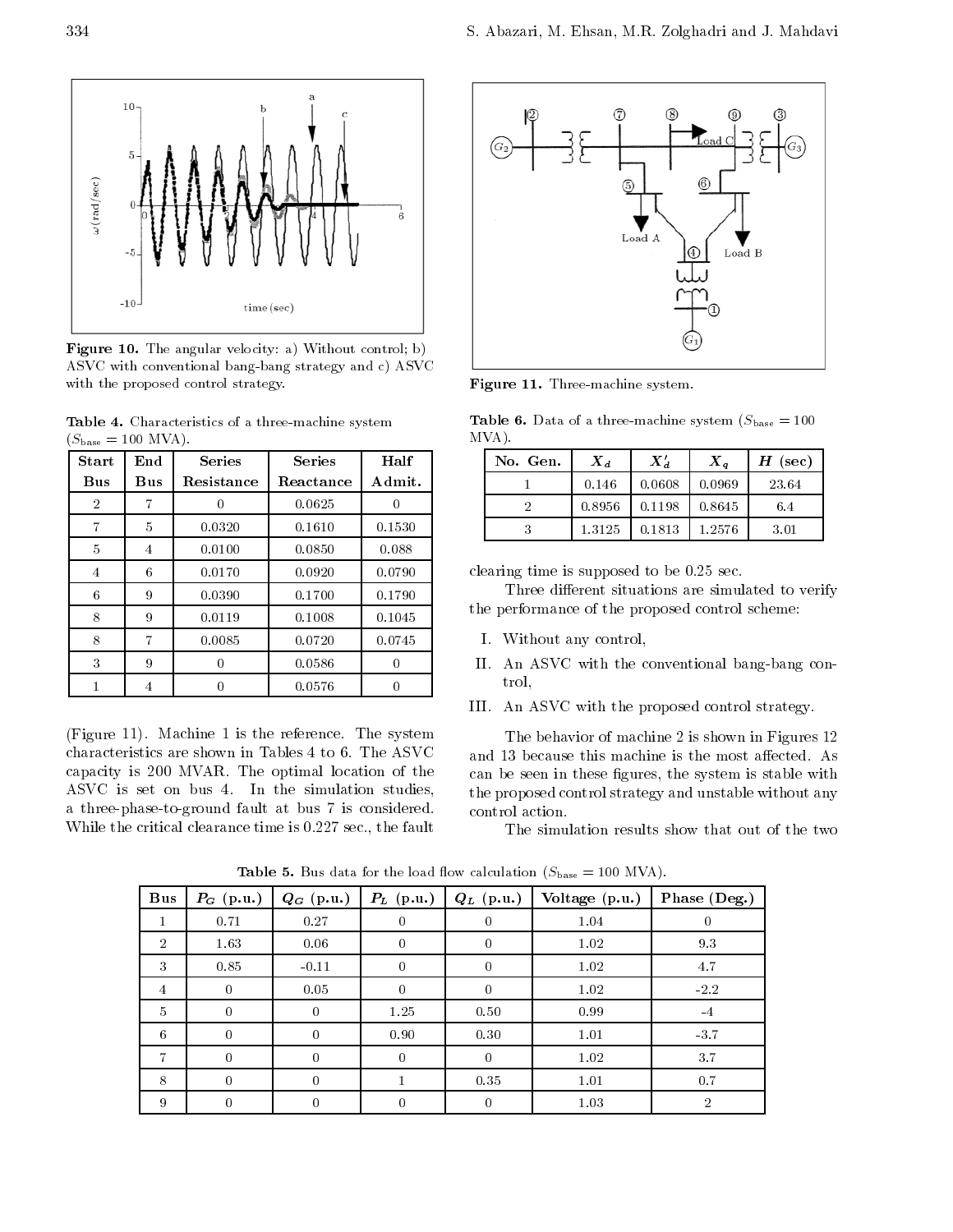

Figure 12. The rotor angle of machine 2: a) Without control, b) ASVC with the conventional bang-bang strategy and c) ASVC with the proposed control strategy.



Figure 13. The angular velocity of machine 2: a) Without control, b) ASVC with the conventional bang-bang strategy and c) ASVC with the proposed control strategy.

cases, the proposed scheme damps the rotor angle oscillation faster. In addition, as can be seen in Figure 14, the new method results in <sup>a</sup> continuous reactive power flow control, which, in turn, provides <sup>a</sup> better system stability.

Comparing the phase plane trajectory of the machines shows, once more, the superiority of the proposed method against the classical bang bang control of ASVC (Figures 15 and 16).

# CONCLUSIONS

In this paper, <sup>a</sup> new rule-based control approach for ASVC has been proposed. <sup>A</sup> performance of the proposed control technique is compared with a conventional bang-bang method in improving the transient



Figure 14. Presentation of IASVC: a) Bang-bang control strategy and b) Proposed control strategy.



**Figure 15.** Phase plane  $\delta$ ,  $\omega$  machine 2 with the bang-bang control strategy.



Figure 16. Phase plane  $\delta$ ,  $\omega$  machine 3 with the proposed control.

stability of single-machine and multi-machine power systems. The simulation results confirm the ability of the proposed method to improve the transient stability of the system, as well as its superiority compared to the bang bang control of the ASVC.

Linear programming is used to calculate maxi-